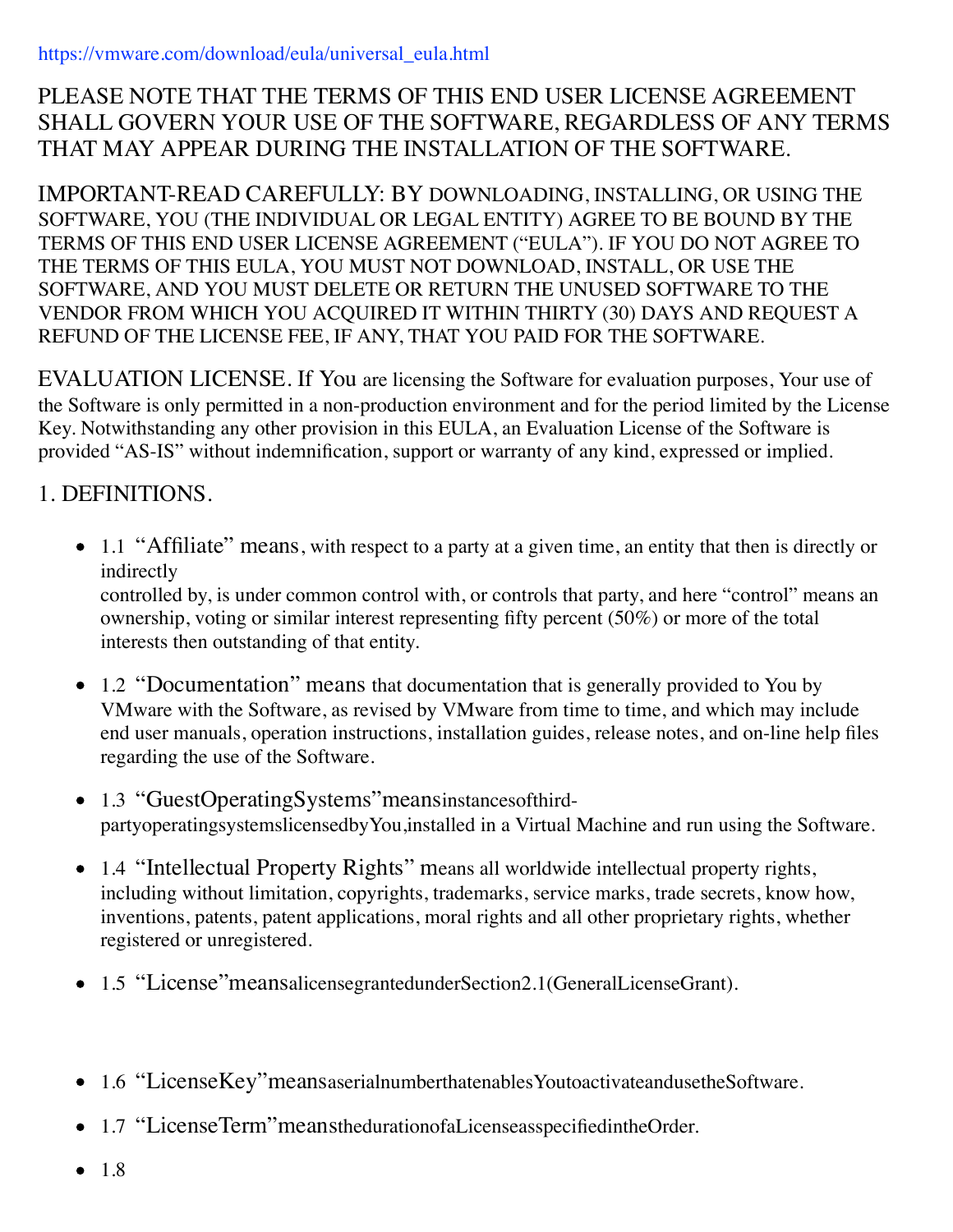"LicenseType"meansthetypeofLicenseapplicabletotheSoftware,asmorefullydescribedintheOrder.

• 1.9 "Open Source Software" or "OSS" means software components embedded in the Software and provided under separate license terms, which can be found either in the open\_source\_licenses.txt file (or similar file) provided within the Software or at www.vmware.com/download/open\_source.html.

1.10"Order" means a purchase order, enterprise license agreement, or other ordering document issued by You to VMware or a VMware authorized reseller that references and incorporates this EULA and is accepted by VMware as set forth in Section 4 (Order).

1.11"Product Guide" means the current version of the VMware Product Guide at the time of Your Order, copies of which are found at www.vmware.com/download/eula.

1.12"Support Services Terms" means VMware's then-current support policies, copies of which are posted at www.vmware.com/support/policies.

1.13"Software" means the VMware Tools and the VMware computer programs listed on VMware's commercial price list to which You acquire a license under an Order, together with any software code relating to the foregoing that is provided to You pursuant to a support and subscription service contract and that is not subject to a separate license agreement.

1.14"Territory" means the country or countries in which You have been invoiced; provided, however, that if You have been invoiced within any of the European Economic Area member states, You may deploy the corresponding Software throughout the European Economic Area.

1.15"Third Party Agent" means a third party delivering information technology services to You pursuant to a written contract with You.

1.16"Virtual Machine" means a software container that can run its own operating system and execute applications like a physical machine.

1.17"VMware" means VMware, Inc., a Delaware corporation, if You are purchasing Licenses or services for use in the United States and VMware International Limited, a company organized and existing under the laws of Ireland, for all other purchases.

1.18"VMware Tools" means the suite of utilities and drivers, Licensed by VMware under the "VMware Tools" name, that can be installed in a Guest Operating System to enhance the performance and functionality of a Guest Operating System when running in a Virtual Machine.

## 2. LICENSE GRANT.

2.1 General License Grant. VMware grants to You a non-exclusive, non-transferable (except as set forth in

Section 12.1 (Transfers; Assignment) license to use the Software and the Documentation during the period of the license and within the Territory, solely for Your internal business operations, and subject to the provisions of the Product Guide. Unless otherwise indicated in the Order, licenses granted to You will be perpetual, will be for use of object code only, and will commence on either delivery of the physical media or the date You are notified of availability for electronic download.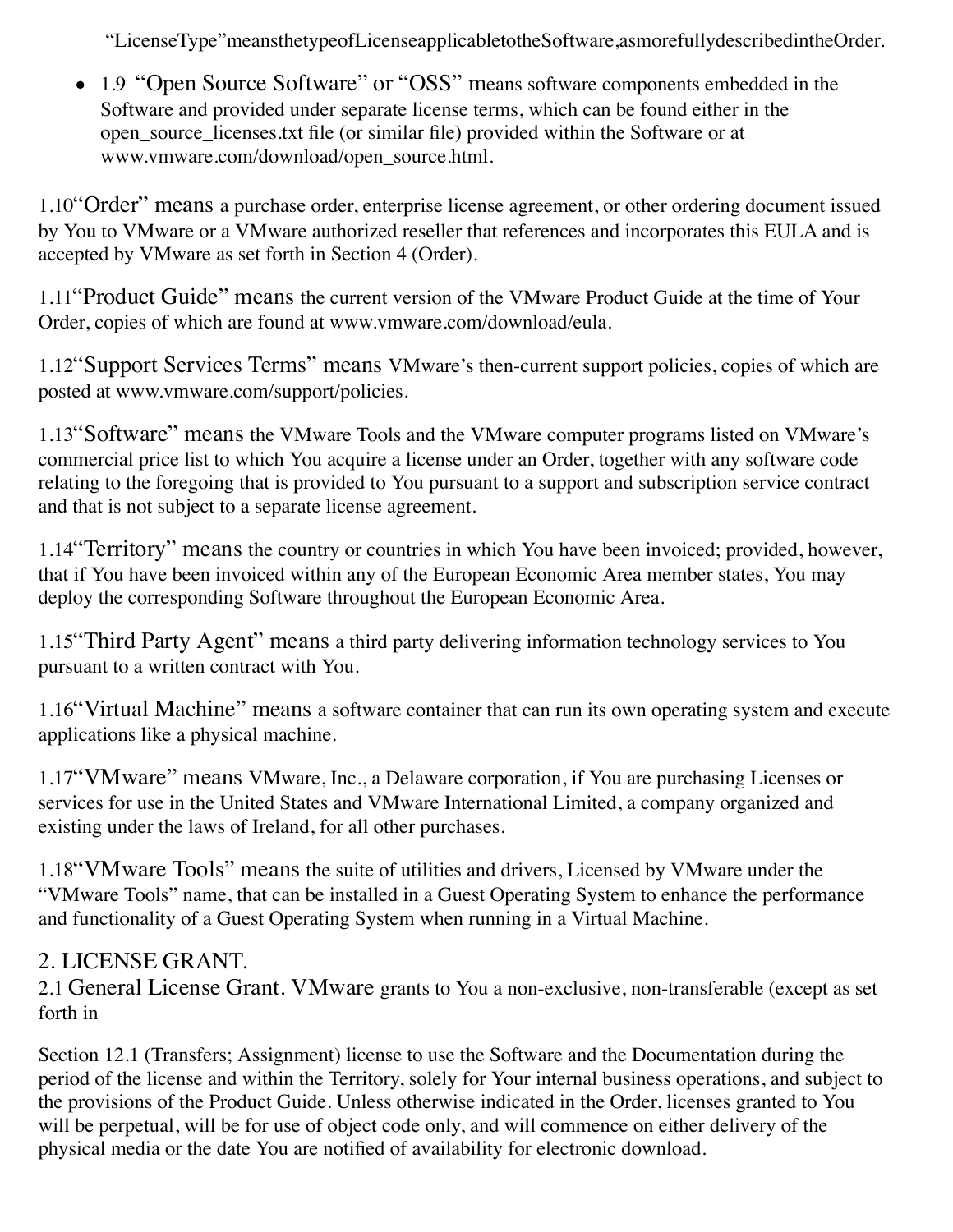- 2.2 Third Party Agents. Under the License granted to You in Section 2.1 (General License Grant) above, You may permit Your Third Party Agents to access, use and/or operate the Software on Your behalf for the sole purpose of delivering services to You, provided that You will be fully responsible for Your Third Party Agents' compliance with terms and conditions of this EULA and any breach of this EULA by a Third Party Agent shall be deemed to be a breach by You.
- 2.3 Copying Permitted. You may copy the Software and Documentation as necessary to install and run the quantity of copies licensed, but otherwise for archival purposes only.
- 2.4 Benchmarking. You may use the Software to conduct internal performance testing and benchmarking studies. You may only publish or otherwise distribute the results of such studies to third parties as follows: (a) if with respect to VMware's Workstation or Fusion products, only if You provide a copy of Your study to benchmark@vmware.comprior to distribution; (b) if with respect to any other Software, only if VMware has reviewed and approved of the methodology, assumptions and other parameters of the study (please contact VMware at benchmark@vmware.comto request such review and approval) prior to such publication and distribution.
- 2.5 VMware Tools. You may distribute the VMware Tools to third parties solely when  $\bullet$ installed in a Guest Operating System within a Virtual Machine. You are liable for compliance by those third parties with the terms and conditions of this EULA.
- 2.6 Open Source Software. Notwithstanding anything herein to the contrary, Open Source Software is licensed to You under such OSS's own applicable license terms, which can be found in the open\_source\_licenses.txt file, the Documentation or as applicable, the corresponding source files for the Software available at www.vmware.com/download/open\_source.html. These OSS license terms are consistent with the license granted in Section 2 (License Grant), and may contain additional rights benefiting You. The OSS license terms shall take precedence over this EULA to the extent that this EULA imposes greater restrictions on You than the applicable OSS license terms. To the extent the license for any Open Source Software requires VMware to make available to You the corresponding source code and/or modifications (the "Source Files"), You may obtain a copy of the applicable Source Files from VMware's website at www.vmware.com/download/open\_source.htmlor by sending a written request, with Your name and address to: VMware, Inc., 3401 Hillview Avenue, Palo Alto, CA 94304, United States of America. All requests should clearly specify: Open Source Files Request, Attention: General Counsel. This offer to obtain a copy of the Source Files is valid for three years from the date You acquired this Software.

#### 3. RESTRICTIONS; OWNERSHIP.

3.1 License Restrictions. Without VMware's prior written consent, You must not, and must not allow any

third party to: (a) use Software in an application services provider, service bureau, or similar capacity for third parties, except that You may use the Software to deliver hosted services to Your Affiliates; (b) disclose to any third party the results of any benchmarking testing or comparative or competitive analyses of VMware's Software done by or on behalf of You, except as specified in Section 2.4 (Benchmarking); (c) make available Software in any form to anyone other than Your employees or contractors reasonably acceptable to VMware and require access to use Software on behalf of You in a matter permitted by this EULA, except as specified in Section 2.2 (Third Party Agents); (d) transfer or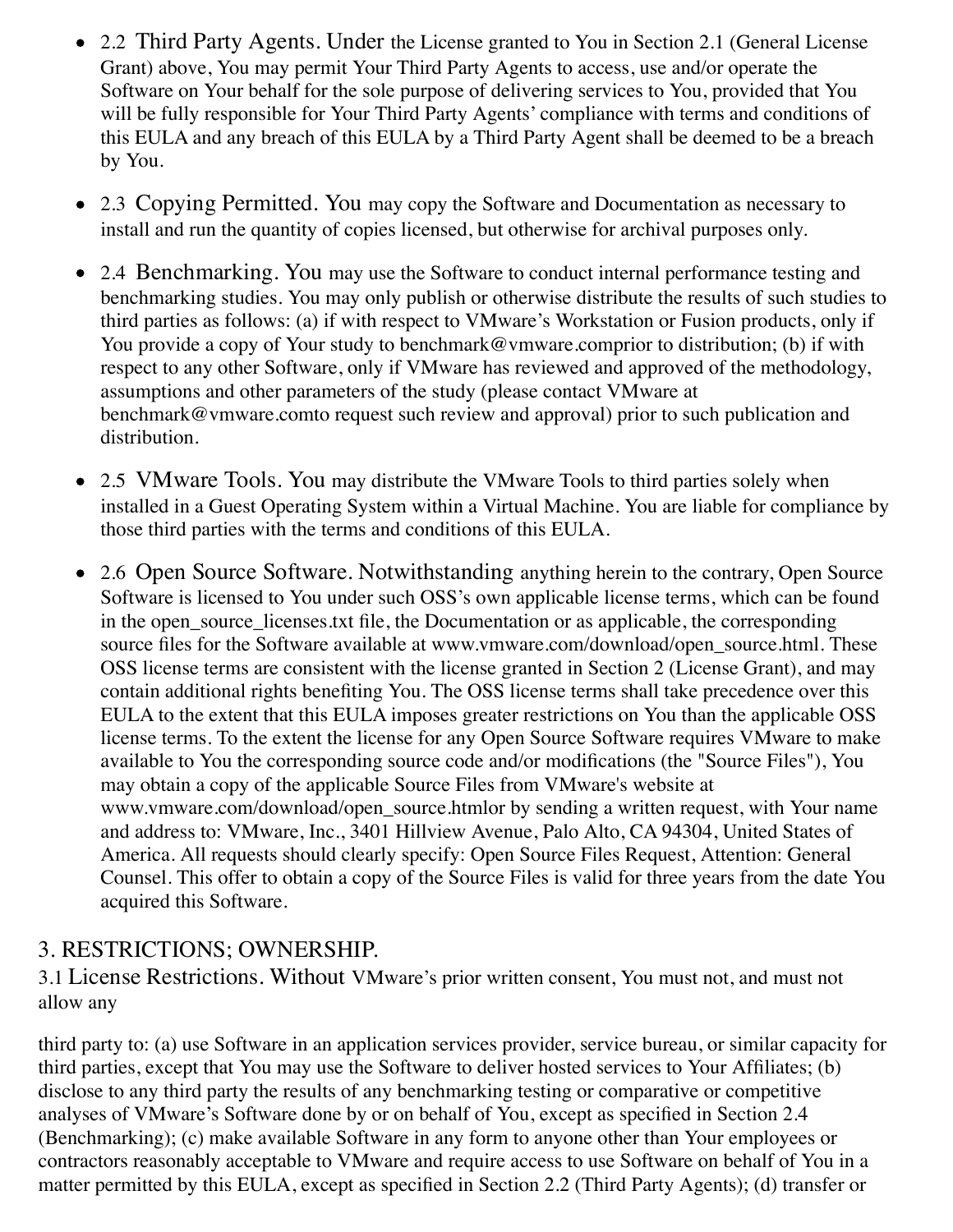sublicense Software or Documentation to an Affiliate or any third party, except as expressly permitted in Section 12.1 (Transfers; Assignment); (e) use Software in conflict with the terms and restrictions of the Software's licensing model and other requirements specified in Product Guide and/or VMware quote; (f) except to the extent permitted by applicable mandatory law, modify, translate, enhance, or create derivative works from the Software, or reverse engineer, decompile, or otherwise attempt to derive source code from the Software, except as specified in Section 3.2 (Decompilation); (g) remove any copyright or other proprietary notices

on or in any copies of Software; or (h) violate or circumvent any technological restrictions within the Software or specified in this EULA, such as via software or services.

3.2 Decompilation. Notwithstanding the foregoing, decompiling the Software is permitted to the extent the laws of the Territory give You the express right to do so to obtain information necessary to render the Software interoperable with other software; provided, however, You must first request such information from VMware, provide all reasonably requested information to allow VMware to assess Your claim, and VMware may, in its discretion, either provide such interoperability information to You, impose reasonable conditions, including a reasonable fee, on such use of the Software, or offer to provide alternatives to ensure that VMware's proprietary rights in the Software are protected and to reduce any adverse impact on VMware's proprietary rights.

3.3 Ownership. The Software and Documentation, all copies and portions thereof, and all improvements, enhancements, modifications and derivative works thereof, and all Intellectual Property Rights therein, are and shall remain the sole and exclusive property of VMware and its licensors. Your rights to use the Software and Documentation shall be limited to those expressly granted in this EULA and any applicable Order. No other rights with respect to the Software or any related Intellectual Property Rights are implied. You are not authorized to use (and shall not permit any third party to use) the Software, Documentation or any portion thereof except as expressly authorized by this EULA or the applicable Order. VMware reserves all rights not expressly granted to You. VMware does not transfer any ownership rights in any Software.

3.4 Guest Operating Systems. Certain Software allows Guest Operating Systems and application programs to run on a computer system. You acknowledge that You are responsible for obtaining and complying with any licenses necessary to operate any such third-party software.

- ORDER. Your Order is subject to this EULA. No Orders are binding on VMware until accepted by VMware. Orders for Software are deemed to be accepted upon VMware's delivery of the Software included in such Order. Orders issued to VMware do not have to be signed to be valid and enforceable.
- RECORDS AND AUDIT. During the License Term for Software and for two (2) years after its expiration or termination, You will maintain accurate records of Your use of the Software sufficient to show compliance with the terms of this EULA. During this period, VMware will have the right to audit Your use of the Software to confirm compliance with the terms of this EULA. That audit is subject to reasonable notice by VMware and will not unreasonably interfere with Your business activities. VMware may conduct no more than one (1) audit in any twelve (12) month period, and only during normal business hours. You will reasonably cooperate with VMware and any third party auditor and will, without prejudice to other rights of VMware, address any non- compliance identified by the audit by promptly paying additional fees. You will promptly reimburse VMware for all reasonable costs of the audit if the audit reveals either underpayment of more than five (5%) percent of the Software fees payable by You for the period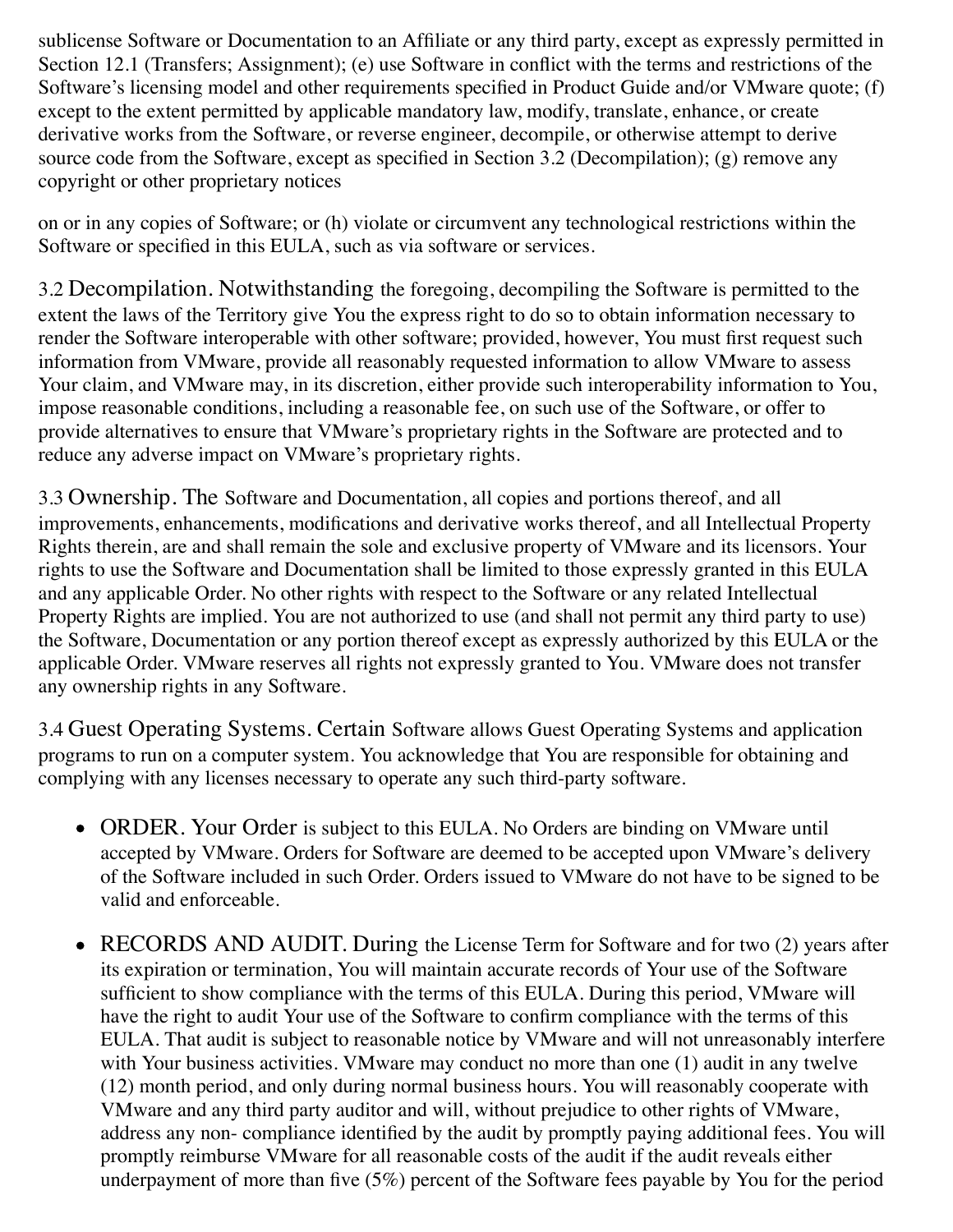audited, or that You have materially failed to maintain accurate records of Software use.

• SUPPORT AND SUBSCRIPTION SERVICES. Except as expressly specified in the Product Guide, VMware does not provide any support or subscription services for the Software under this EULA. You have no rights to any updates, upgrades or extensions or enhancements to the Software developed by VMware unless you separately purchase VMware support or subscription services. These support or subscription services are subject to the Support Services Terms.

### 7. WARRANTIES.

7.1 Software Warranty, Duration and Remedy. VMware warrants to You that the Software will, for a

period of ninety (90) days following notice of availability for electronic download or delivery ("Warranty Period"), substantially conform to the applicable Documentation, provided that the Software: (a) has

been properly installed and used at all times in accordance with the applicable Documentation; and (b) has not been modified or added to by persons other than VMware or its authorized representative. VMware will, at its own expense and as its sole obligation and Your exclusive remedy for any breach of this warranty, either replace that Software or correct any reproducible error in that Software reported to VMware by You in writing during the Warranty Period. If VMware determines that it is unable to correct the error or replace the Software, VMware will refund to You the amount paid by You for that Software, in which case the License for that Software will terminate.

7.2 Software Disclaimer of Warranty. OTHER THAN THE WARRANTY ABOVE, AND TO THE MAXIMUM EXTENT PERMITTED BY APPLICABLE LAW, VMWARE AND ITS SUPPLIERS MAKE NO OTHER EXPRESS WARRANTIES UNDER THIS EULA, AND DISCLAIM ALL IMPLIED WARRANTIES OF MERCHANTABILITY, FITNESS FOR A PARTICULAR PURPOSE, TITLE AND NON-INFRINGEMENT, AND ANY WARRANTY ARISING BY STATUTE, OPERATION OF LAW, COURSE OF DEALING OR PERFORMANCE, OR USAGE OF TRADE. VMWARE AND ITS LICENSORS DO NOT WARRANT THAT THE SOFTWARE WILL OPERATE UNINTERRUPTED OR THAT IT WILL BE FREE FROM DEFECTS OR THAT IT WILL MEET YOUR REQUIREMENTS.

#### 8. INTELLECTUAL PROPERTY INDEMNIFICATION.

8.1 Defense and Indemnification. Subject to the remainder of this Section 8 (Intellectual Property

Indemnification), VMware shall defend You against any third party claim that the Software infringes any patent, trademark or copyright of such third party, or misappropriates a trade secret (but only to the extent that the misappropriation is not a result of Your actions) under the laws of: (a) the United States and Canada; (b) the European Economic Area; (c) Australia; (d) New Zealand; (e) Japan; or (f) the People's Republic of China, to the extent that such countries are part of the Territory for the License ("Infringement Claim") and indemnify You from the resulting costs and damages finally awarded against You to such third party by a court of competent jurisdiction or agreed to in settlement. The foregoing obligations are applicable only if You: (i) promptly notify VMware in writing of the Infringement Claim; (ii) allow VMware sole control over the defense for the claim and any settlement negotiations; and (iii) reasonably cooperate in response to VMware requests for assistance. You may not settle or compromise any Infringement Claim without the prior written consent of VMware.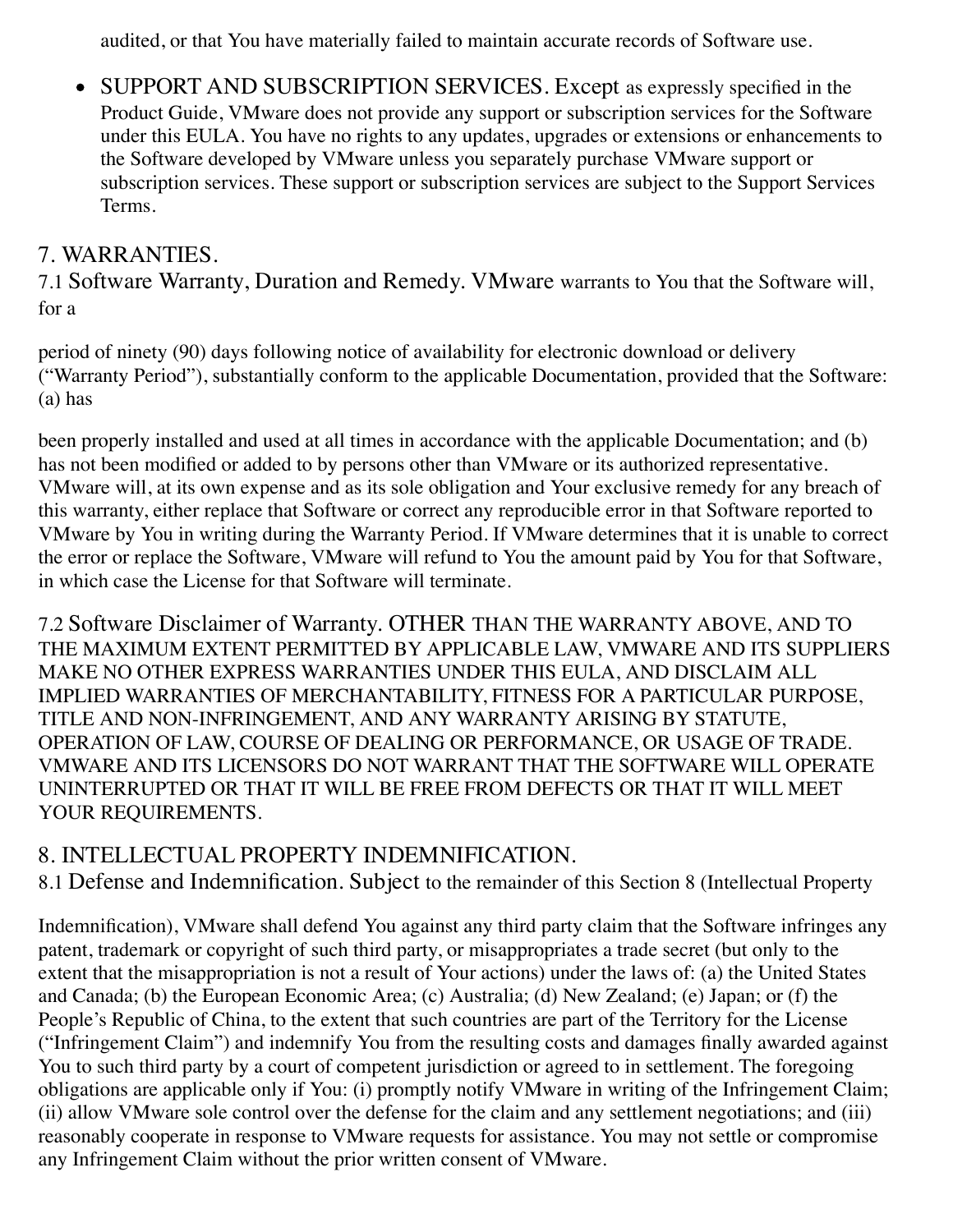8.2 Remedies. If the alleged infringing Software become, or in VMware's opinion be likely to become, the subject of an Infringement Claim, VMware will, at VMware's option and expense, do one of the following: (a) procure the rights necessary for You to make continued use of the affected Software; (b) replace or modify the affected Software to make it non-infringing; or (c) terminate the License to the affected Software and discontinue the related support services, and, upon Your certified deletion of the affected Software, refund: (i) the fees paid by You for the License to the affected Software, less straight-line depreciation over a three (3) year useful life beginning on the date such Software was delivered; and (ii) any pre-paid service fee attributable to related support services to be delivered after the date such service is stopped. Nothing in this Section 8.2 (Remedies) shall limit VMware's obligation under Section 8.1 (Defense and Indemnification) to defend and indemnify You, provided that You replace the allegedly infringing Software upon VMware's making alternate Software available to You and/or You discontinue using the allegedly infringing Software upon receiving VMware's notice terminating the affected License.

8.3 Exclusions. Notwithstanding the foregoing, VMware will have no obligation under this Section 8 (Intellectual Property Indemnification) or otherwise with respect to any claim based on: (a) a combination of Software with non-VMware products (other than non-VMware products that are listed on the Order and used in an unmodified form); (b) use for a purpose or in a manner for which the Software was not designed; (c) use of any older version of the Software when use of a newer VMware version would have avoided the infringement; (d) any modification to the Software made without VMware's express written approval; (e) any claim that relates to open source software or freeware technology or any derivatives or other adaptations thereof that is not embedded by VMware into Software listed on VMware's commercial price list; or (f) any Software provided on a no charge, beta or evaluation basis. THIS SECTION 8

(INTELLECTUAL PROPERTY INDEMNIFICATION) STATES YOUR SOLE AND EXCLUSIVE REMEDY AND VMWARE'S ENTIRE LIABILITY FOR ANY INFRINGEMENT CLAIMS OR ACTIONS.

#### 9. LIMITATION OF LIABILITY.

9.1 Limitation of Liability. TO THE MAXIMUM EXTENT MANDATED BY LAW, IN NO EVENT WILL VMWARE

AND ITS LICENSORS BE LIABLE FOR ANY LOST PROFITS OR BUSINESS OPPORTUNITIES, LOSS OF USE, LOSS OF REVENUE, LOSS OF GOODWILL, BUSINESS INTERRUPTION, LOSS OF DATA, OR ANY INDIRECT, SPECIAL, INCIDENTAL, OR CONSEQUENTIAL DAMAGES UNDER ANY THEORY OF LIABILITY, WHETHER BASED IN CONTRACT, TORT, NEGLIGENCE, PRODUCT LIABILITY, OR OTHERWISE. BECAUSE SOME JURISDICTIONS DO NOT ALLOW THE EXCLUSION OR LIMITATION OF LIABILITY FOR CONSEQUENTIAL OR INCIDENTAL DAMAGES, THE PRECEDING LIMITATION MAY NOT APPLY TO YOU. VMWARE'S AND ITS LICENSORS' LIABILITY UNDER THIS EULA WILL NOT, IN ANY EVENT, REGARDLESS OF WHETHER THE CLAIM IS BASED IN CONTRACT, TORT, STRICT LIABILITY, OR OTHERWISE, EXCEED THE GREATER OF THE LICENSE FEES YOU PAID FOR THE SOFTWARE GIVING RISE TO THE CLAIM OR \$5000. THE FOREGOING LIMITATIONS SHALL APPLY REGARDLESS OF WHETHER VMWARE OR ITS LICENSORS HAVE BEEN ADVISED OF THE POSSIBILITY OF SUCH DAMAGES AND REGARDLESS OF WHETHER ANY REMEDY FAILS OF ITS ESSENTIAL PURPOSE.

9.2 Further Limitations. VMware's licensors shall have no liability of any kind under this EULA and VMware's liability with respect to any third party software embedded in the Software shall be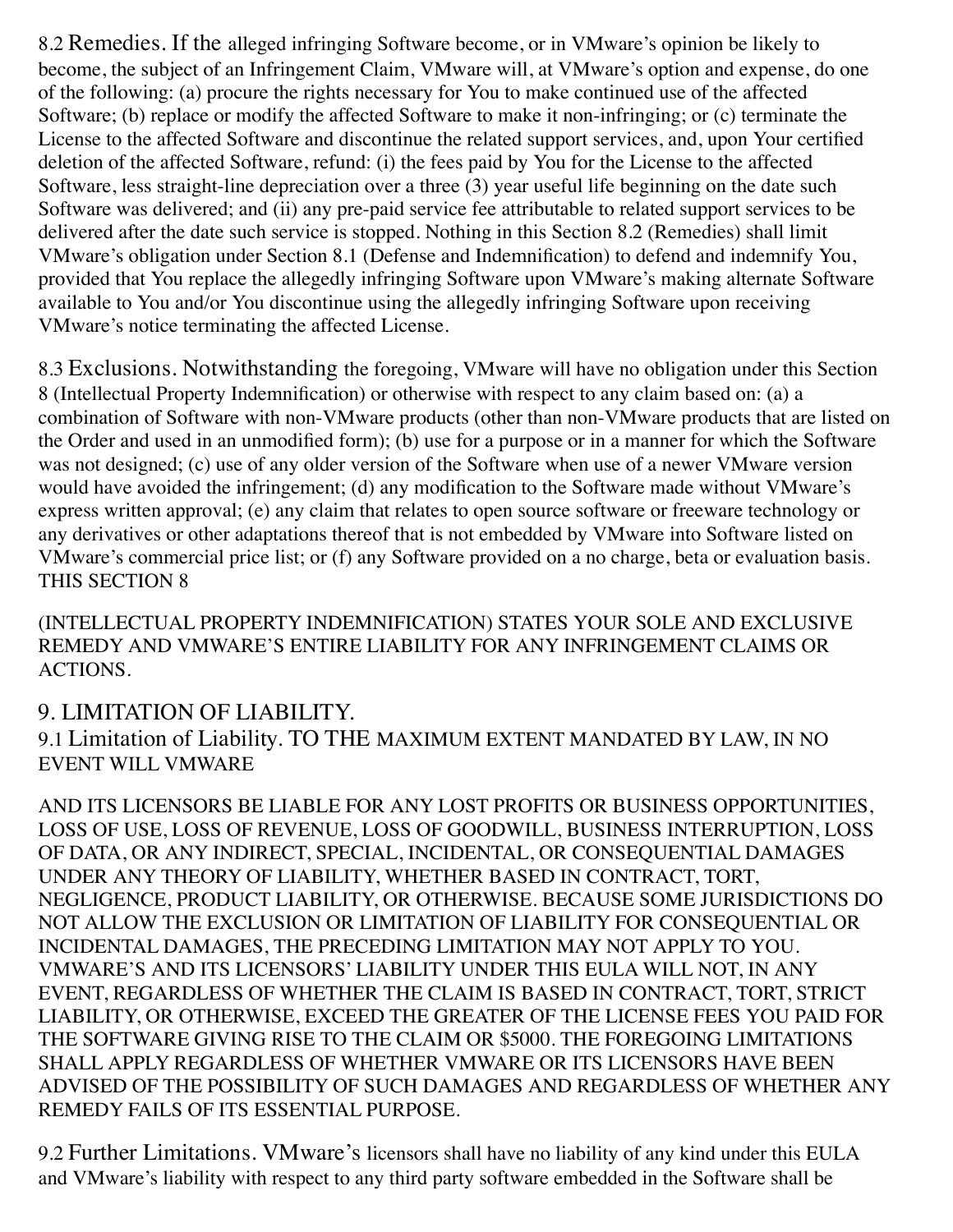and VMware's liability with respect to any third party software embedded in the Software shall be  $S$ subject to Section 9.1 (Limitation of Liability). You may not bring a claim under this EULA more than eighteen (18) months after the cause of action arises.

#### 10. TERMINATION.

10.1EULA Term. The term of this EULA begins on the notice of availability for electronic download or

delivery of the Software and continues until this EULA is terminated in accordance with this Section 10.

10.2Termination for Breach. VMware may terminate this EULA effective immediately upon written notice to You if: (a) You fail to pay any portion of the fees under an applicable Order within ten (10) days after receiving written notice from VMware that payment is past due; or (b) You breach any other provision of this EULA and fail to cure within thirty (30) days after receipt of VMware's written notice thereof.

10.3Termination for Insolvency. VMware may terminate this EULA effective immediately upon written notice to You if You: (a) terminate or suspend your business; (b) become insolvent, admit in writing Your inability to pay Your debts as they mature, make an assignment for the benefit of creditors; or become subject to control of a trustee, receiver or similar authority; or (c) become subject to any bankruptcy or insolvency proceeding.

10.4Effect of Termination. Upon VMware's termination of this EULA: (a) all Licensed rights to all Software granted to You under this EULA will immediately cease; and (b) You must cease all use of all Software, and return or certify destruction of all Software and License Keys (including copies) to VMware, and return, or if requested by VMware, destroy, any related VMware Confidential Information in Your possession or control and certify in writing to VMware that You have fully complied with these requirements. Any provision will survive any termination or expiration if by its nature and context it is intended to survive, including Sections 1 (Definitions), 2.6 (Open Source Software), 3 (Restrictions; Ownership), 5 (Records and Audit), 7.2 (Software Disclaimer of Warranty), 9 (Limitation of Liability), 10 (Termination), 11 (Confidential Information) and 12 (General).

#### 11. CONFIDENTIAL INFORMATION.

11.1Definition. "Confidential Information" means information or materials provided by one party

("Discloser") to the other party ("Recipient") which are in tangible form and labelled "confidential" or the like, or, information which a reasonable person knew or should have known to be confidential. The

following information shall be considered Confidential Information whether or not marked or identified as such: (a) License Keys; (b) information regarding VMware's pricing, product roadmaps or strategic marketing plans; and (c) non-public materials relating to the Software.

11.2Protection. Recipient may use Confidential Information of Discloser; (a) to exercise its rights and perform its obligations under this EULA; or (b) in connection with the parties' ongoing business relationship. Recipient will not use any Confidential Information of Discloser for any purpose not expressly permitted by this EULA, and will disclose the Confidential Information of Discloser only to the employees or contractors of Recipient who have a need to know such Confidential Information for purposes of this EULA and who are under a duty of confidentiality no less restrictive than Recipient's duty hereunder. Recipient will protect Confidential Information from unauthorized use, access, or disclosure in the same manner as Recipient protects its own confidential or proprietary information of a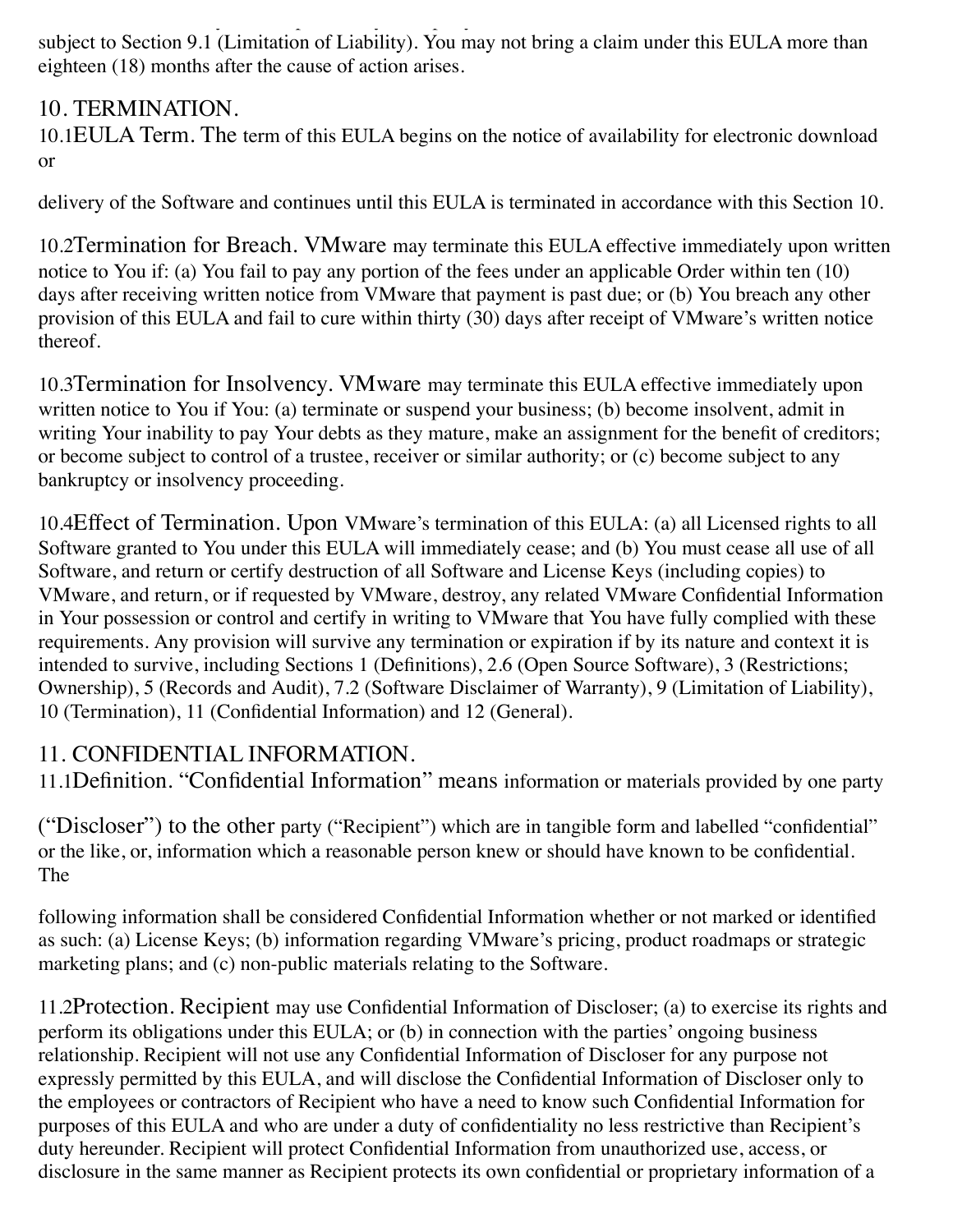disclosure in the same manner as Recipient protects its own confidential or proprietary information of a similar nature but with no less than reasonable care.

11.3Exceptions. Recipient's obligations under Section 11.2 (Protection) with respect to any Confidential Information will terminate if Recipient can show by written records that such information: (a) was already known to Recipient at the time of disclosure by Discloser; (b) was disclosed to Recipient by a third party who had the right to make such disclosure without any confidentiality restrictions; (c) is, or through no fault of Recipient has become, generally available to the public; or (d) was independently developed by Recipient without access to, or use of, Discloser's Information. In addition, Recipient will be allowed to disclose Confidential Information to the extent that such disclosure is required by law or by the order of a court of similar judicial or administrative body, provided that Recipient notifies Discloser of such required disclosure promptly and in writing and cooperates with Discloser, at Discloser's request and expense, in any lawful action to contest or limit the scope of such required disclosure.

11.4Data Privacy. You agree that VMware may process technical and related information about Your use of the Software which may include internet protocol address, hardware identification, operating system, application software, peripheral hardware, and non-personally identifiable Software usage statistics to facilitate the provisioning of updates, support, invoicing or online services and may transfer such information to other companies in the VMware worldwide group of companies from time to time. To the extent that this information constitutes personal data, VMware shall be the controller of such personal data. To the extent that it acts as a controller, each party shall comply at all times with its obligations under applicable data protection legislation.

### 12. GENERAL.

12.1Transfers; Assignment. Except to the extent transfer may not legally be restricted or as permitted by

VMware's transfer and assignment policies, in all cases following the process set forth at www.vmware.com/support/policies/licensingpolicies.html, You will not assign this EULA, any Order, or any right or obligation herein or delegate any performance without VMware's prior written consent, which consent will not be unreasonably withheld. Any other attempted assignment or transfer by You will be void. VMware may use its Affiliates or other sufficiently qualified subcontractors to provide services to You, provided that VMware remains responsible to You for the performance of the services.

12.2Notices. Any notice delivered by VMware to You under this EULA will be delivered via mail, email or fax.

12.3Waiver. Failure to enforce a provision of this EULA will not constitute a waiver.

12.4Severability. If any part of this EULA is held unenforceable, the validity of all remaining parts will not be affected.

12.5Compliance with Laws; Export Control; Government Regulations. Each party shall comply with all laws applicable to the actions contemplated by this EULA. You acknowledge that the Software is of United

States origin, is provided subject to the U.S. Export Administration Regulations, may be subject to the export control laws of the applicable territory, and that diversion contrary to applicable export control laws is prohibited. You represent that (1) you are not, and are not acting on behalf of, (a) any person who is a citizen, national, or resident of, or who is controlled by the government of any country to which the United States has prohibited export transactions; or (b) any person or entity listed on the U.S. Treasury